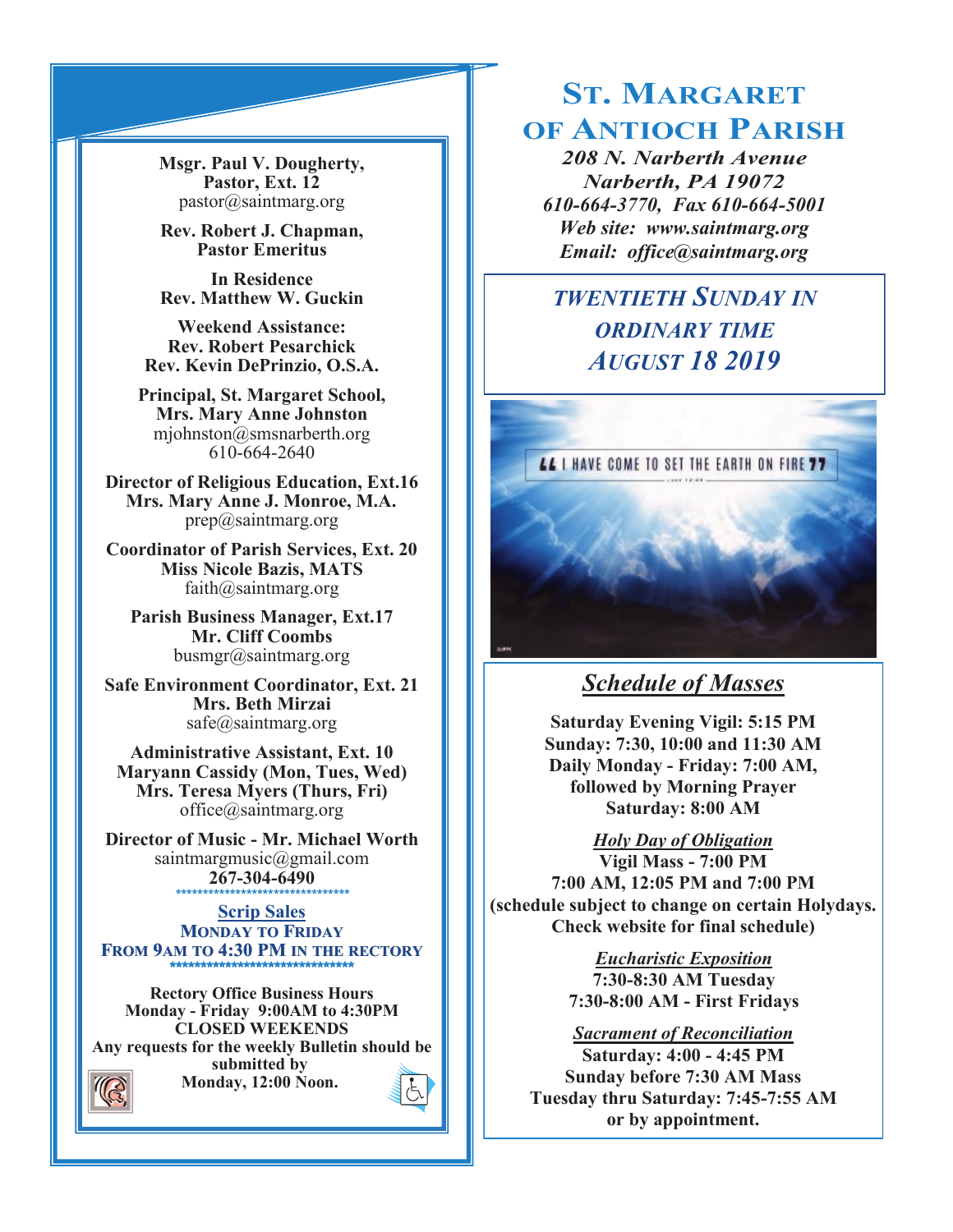## *TWENTIETH SUNDAY IN ORDINARY TIME*

*Reflection by Rev. Leonard N. Peterson*

 People who change the world aren't always whom you expect. They are housewives, repairmen, teachers, and the military to name a few. Ordinary people who believe in a better world.

 Readers' Digest magazine recently chose what they called were "15 people who changed history." Among them were Rosa Parks, who wouldn't give up her seat on a Montgomery, Alabama bus on December 1, 1955. Todd Beamer and the passengers on Flight 93 who fought back against the 9/11 terrorists and crashed into a field in Shanksville, PA instead of slamming into our nation's capital. And then there was Candy Lightner, who stood up against drunk driving after her 13 year old daughter was killed by a repeat DWI offender. She founded Mothers Against Drunk Driving (MADD) in her home on March 7, 1980.

 Yes, such people aren't always whom you expect. Such of course is the case of God's only Son, that most extraordinary Person of all, who made Himself ordinary when He came to visit this planet in person some twenty plus centuries ago. He did that to save all of us from being forever locked out of His high heaven. He demanded that people change their way of living. He wanted them to shun sin.

 People of every age are much the same, and sin can be such an attractive proposition at times even for the best of us. So because of His demands about avoiding sin, Jesus was never universally popular. He even puzzled His closest friends. But He knew, and tried to get them to know also, that if their human weakness held them down, His strength would lift them up. If asked, they would agree that He was truly a "man on fire." We agree, do we not?

 We His present day followers would also have to admit that Jesus was not what we would expect of a Divine Redeemer. He really was the prophet's "sign of contradiction." He began His public life as a young man amid a culture that thought wisdom was only in the old. He was uneducated in the formal sense, having had only the usual synagogue syllabus. He was born into poverty when only the rich were greatly esteemed. He hailed from a dusty nearly forgotten village named Nazareth when the sophisticated people only came from the great cities

 Despite this, Jesus was also magnetic and majestic in His preaching and example. An unusually confident Person, only angry when He had to be, especially when He clashed with those in authority. But in the end, He suffered the usual fate of the prophets like Jeremiah. "'Crucify Him!' they shouted."

 There are some conclusions we can draw from this brief recall, if we want to be authentic followers of the Nazarene. First of all, we have to remember our general ordinariness. This despite the fact that in God's eyes each of us is special.

 We also must recognize that belief in Jesus always implies a call to action. And then, in this society of ours, with its warped sense of priorities and its tendency to discount God's very existence, we must realize that we will remain unpopular for our beliefs. Mocked sometimes by our own families. But we can lean on that great consolation we have that God is always with us, no matter what. That's how we know for sure that we each have the power to change the world. Not by putting it

# **Mass Intentions**

**MONDAY, August 19 7:00 AM George Constantine**

**TUESDAY, August 20 7:00 AM Jack Binstead**

**WEDNESDAY, August 21 7:00 AM Joseph S. Cain**

**THURSDAY, August 22 7:00 AM George Constantine**

**FRIDAY, August 23 7:00 AM George Constantine**

**SATURDAY, August 24 8:00 AM Gerald Finegan**

**Msgr. Dougherty offers a Mass each Sunday for all the parishioners and for those enrolled in the church memorial fund.**



## **THE WEEK OF AUGUST 18, 2019 THE SANCTUARY CANDLE WILL BURN IN MEMORY OF GEORGE H. PAHLER.**

**THE ALTAR CANDLE WILL BURN IN MEMORY OF LAURA GAUDINI.**

#### **Weekend Mass Schedule August 24-25**

*(Priest scheduled is subject to change)* **Saturday, August 24** Confessions 4:00 - 4:45 PM - Fr. Guckin 5:15 PM - Fr. Guckin **Sunday, August 25** 7:30 AM - Fr. Pesarchick 10:00 AM - Fr. Pesarchick 11:30 AM - Fr. DePrinzio

#### **THE STEWARDSHIP REPORT**

| Weekend of August 11, 2019:                | S.  | 8,830      |
|--------------------------------------------|-----|------------|
| <b>Including Electronic Funds Transfer</b> | S   | 687        |
| <b>Mail In:</b>                            | SS. | 1,085      |
| <b>Parish On Line:</b>                     | S.  | 1.975      |
| <b>Envelopes:</b>                          |     | <b>200</b> |

**Collection for Mission Appeal \$2,498**

#### **The Weekend of August 12, 2018: \$7,980**

**I sincerely thank you for continuing to live faithful stewardship. God bless you and your families.** *Msgr. Dougherty*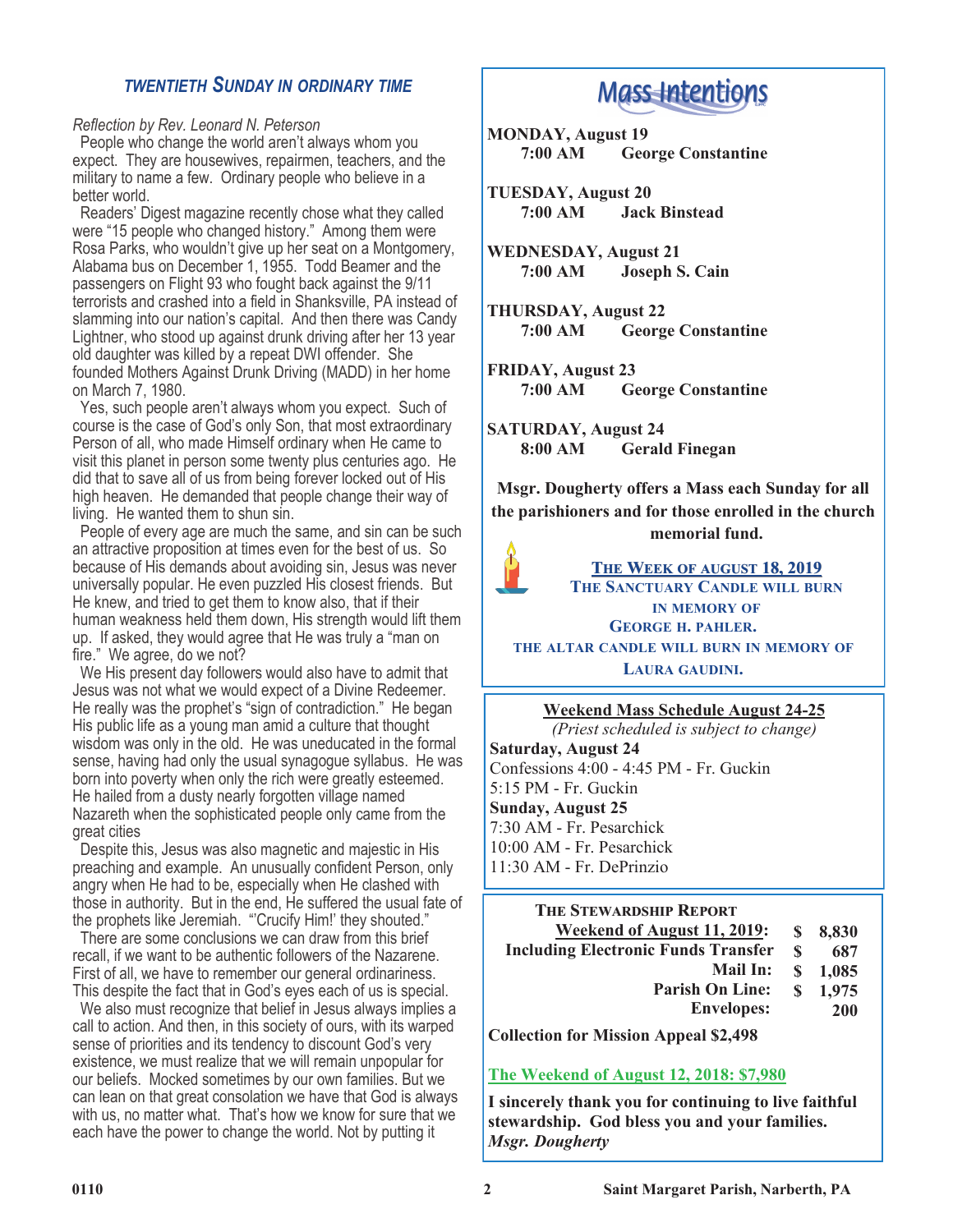## **From the Pastor**

**Stemming the Tide of Violence** – Our hearts are heavy for the families and friends of those who died or were injured in the mass shootings in El Paso and Dayton. While there is much debate on how best to address this problem in our nation, one thing we can all do is to think of how we can be peacemakers in our daily lives. The Scriptures speak often of putting aside harsh actions and words and being more kind and compassionate in our dealings with others. This is something we should strive for daily, so that we bring God's peace to our world and help to thwart the spread of violence.

**ReBoot** – This important Parish Event is less than two months away. We are hosting Chris Stefanick, a dynamic and faith–filled Catholic evangelist, at Archbishop Carroll High School on Thursday, October 10 from 7:00 – 9:30 pm. This Event originated in our Adult Faith Formation Committee. Its members realized the need for all of us to be continually renewed in our faith. People who have heard Chris Stefanick speak report that he has a wonderful way of helping us to appreciate the beauty of our faith and live it with more fidelity and energy so that we can experience more of the abundant life the Lord wants to share with us. Young people from sixth grade and above are also encouraged to attend. Come and join us for this special night. Tickets are \$25 and can be purchased at the rectory or online at RealLifeCatholic.com.

**Liturgy Committee** – We will meet Thursday, August 22 at 6:00 pm in the rectory.



Please remember in your prayers the soul of **Mary Keyser** who recently passed away. May she rest in peace and her loved ones be comforted.

**Church Teaching: Peace** – Respect for and development of human life require peace. Peace is not merely the absence of war, and it is not limited to maintaining a balance of powers between adversaries. Peace cannot be attained on earth without safeguarding the goods of persons, free communication among men, respect for the dignity of persons and peoples, and the assiduous practice of fraternity. Peace is "the tranquility of order." Peace is the work of justice and the effect of charity. (from the Catechism of the Catholic Church)

**Spiritual Thought** – The Lord measures our perfection neither by the multitude nor the magnitude of our deeds, but by the manner in which we perform them. (St. John of the Cross)

**A Little Humor** – A little boy asked his mother how people came to exist. So his mother said, "Adam and Eve made babies, then their babies became adults and made their own babies, and so on." The child wanted a second opinion, so he went to his father and asked him the same question. The father sat the boy down and said, "It's like this, son; we were monkeys, and then we evolved over time to become like we are now." The boy went to his mother and said, "You lied to me!" His mother replied, "No, your father was just talking about his side of the family."

### **SAFE ENVIRONMENT TRAINING St. Margaret Parish - Antioch Annex Tuesday, August 20, 2019, 6:30 PM - 9:00 PM**

All volunteers over the age of 18 at St. Margaret's Parish must complete an in-person Safe Environment Training. This training must be completed only ONE TIME and the certificate must be presented to the Parish and School office where you are volunteering.

St. Margaret's will be offering a Safe Environment training course on Tuesday, August 20 at 6:30 PM in the Antioch Annex. To attend the training at St. Margaret's or for another time and location, please register at https://www.virtusonline.org/virtus/ reg\_list2.cfm?theOrgID=18461&theme=0.

For questions, or further information, please contact, Beth Mirzai, Safe Environment Coordinator, at 610-664-3770 or safe@saintmarg.org.

## **DO YOU HAVE QUESTIONS ABOUT THE CATHOLIC FAITH?**

Saint Margaret Parish offers opportunities for people seeking more information about the Catholic Faith, the Sacraments and living the Christian Life. These opportunities are for adults who would like to inquire about following Jesus and becoming a member of the Catholic Church, or, if you are already a baptized Christian, would like to become a Catholic, or, if you are already a baptized Catholic would like to receive Confirmation and Holy Communion. There are many people like yourself inquiring and we are ready to answer your questions.

*Please contact the Parish Office for more information.*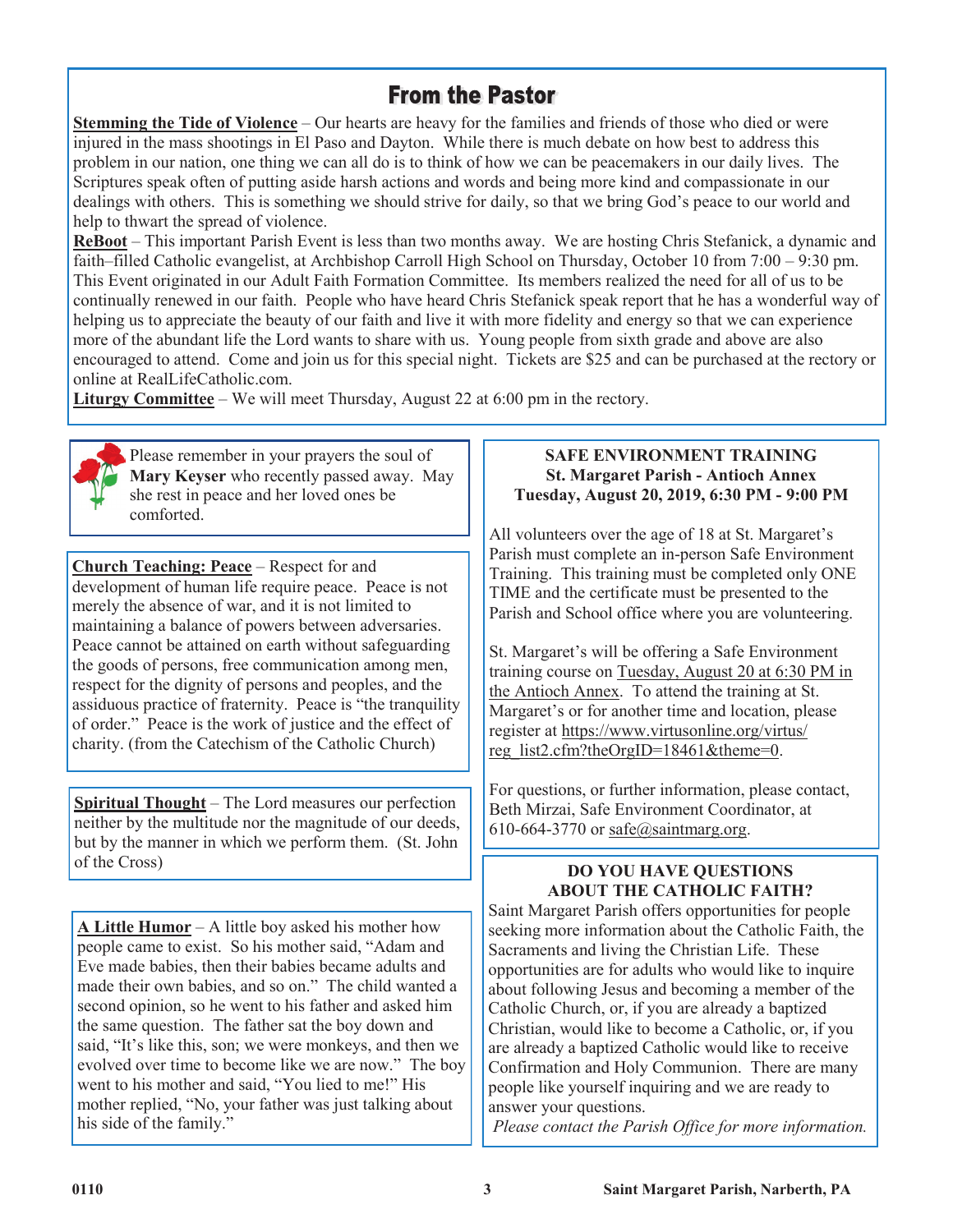#### **JESUS SAID HE CAME TO GIVE US LIFE TO THE FULL DO YOU KNOW WHAT THAT MEANS? DO YOU WANT TO KNOW EXACTLY HOW TO LIVE IT?**

THEN DON'T MISS REBOOT! ONE EVENING REGIONAL EVENT THURSDAY, OCTOBER 10, 7:00PM - 9:30PM ARCHBISHOP JOHN CARROLL HIGH SCHOOL

\$25 TICKETS ARE AVAILABLE FOR PURCHASE AFTER ALL MASSES (CHECKS) and online: [www.reallifecatholic.com](http://www.reallifecatholic.com/)

> Questions? Contact Chris Maguire @ [csmaguire@comcast.net](mailto:csmaguire@comcast.net)

**HURRY! Get your tickets while you can!**





## **125th Anniversary Newman Celebration**

Did you know the first Newman club in the country was here in Philadelphia?

Celebrate campus ministry in America, as well as the canonization of Cardinal Newman and the inauguration of the new four story Newman Center this Oct. 4-6th! A conference will host nationally recognized speakers and will have topics on the future of the Church and why Newman still matters, the Saturday evening gala will be held at the Inn at Penn, and Sunday's festivities include a Celebration Mass and ribbon cutting. For more info or to buy a ticket, visit

[newman.upenn.edu/newmancelebration.](http://newman.upenn.edu/newmancelebration)

#### **Our Lady of Confidence Christian Retreat for Persons with Disabilities October 8, 9 & 10, 2019 Malvern Retreat House**

The retreat is geared for adults with intellectual, physical or emotional disabilities. The retreat directors are Fr. Jim McGuinn and Fr. Mike Speziale and the theme is: *We All Belong*. For more information or to register, email OLCRetreat@gmail.com, call 610-644-0400 or visit www.opdarchphilly.org. If you would like to be a volunteer companion on this retreat please contact Jenny Mars at marsfam1@gmail.com.

**Waldron Mercy Academy** is seeking a substitute nurse for our preschool to 8th grade students. We offer a rate competitive to public schools. Please contact Nancy Cahill at ncahill@waldronmercy.org.

#### **Project Rachel: Healing after Abortion Peace Starts Here**

*Prayer - Jesus, Healer of Wounds and Source of Mercy, your hands embrace and welcome little children. As we look on your* 



*hands painfully nailed to the cross, extend your Divine Mercy to the tens of millions of women and men in our nation who are wounded from their participation in abortions. Help us as a Church to recognize the unique pain that abortion brings to individuals, families and our society. May the wounds of your hands on the Cross remind us each day of your steadfast love for us as we seek to build a culture of life and be faithful instruments of your hope and healing*.

Project Rachel is a collaboration of The Office for Life and Family and Catholic Social Services. For more information, call 1-844-772-2435 or email ProjectRachel@chs-adphila.org.



## **CYO Fall Sports Registration is Open!**

*Football, Field Hockey, Cross Country, Soccer* Practice will begin in Mid-Late August. All participants must be registered prior to taking part in any activity. The registration link is:

https://leagueathletics.com/Default.asp? org+SMSNARBERTH.ORG. For questions, please contact Jim McNulty at *jmcnulty@hq.novacare.com.* 

**Thank you for your continued support of CYO activities!**



Thanks to all the parishioners who were thoughtful enough to bring non-perishable food and other grocery items for our monthly food collection last weekend. We packed up 18 boxes for pick-up and

delivery to the Diocesan food cupboards! This program collects non--perishable foods on the second weekend of each month for the Archdiocesan Community Food Distribution Centers Program, which provides food for 120,000 people each year at 40 Food Cupboards throughout the Philadelphia area.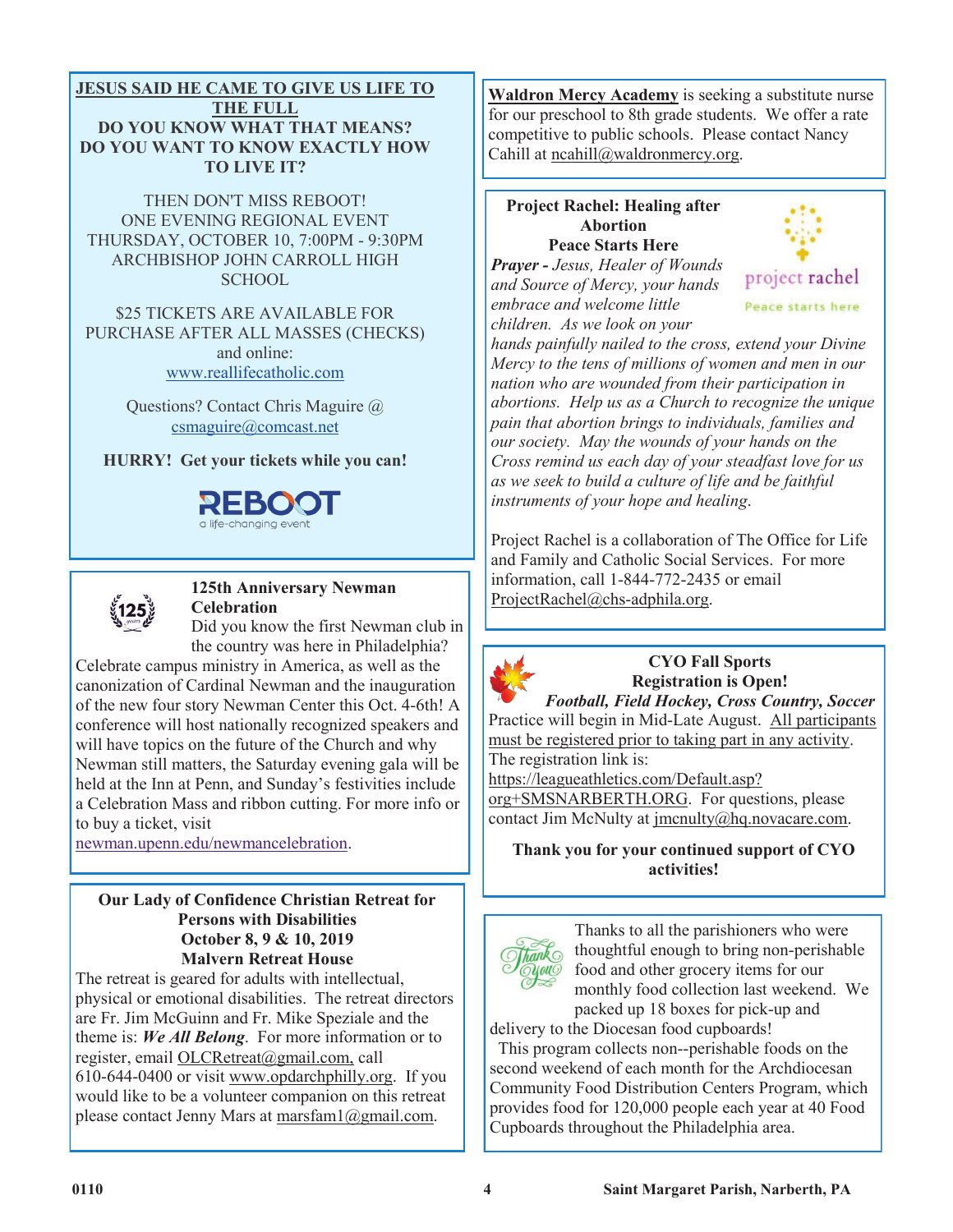## **MOTHER BONIFACE SPIRITUALITY**

**CENTER**, 3501 Solly Avenue in northeast Philadelphia, is offering a silent retreat entitled "Deepening Centering Prayer" on



September 15-19, 2019, beginning Sunday with supper at 5:30 PM and ending on Thursday at 11:30 AM. This intensive Centering Prayer retreat provides an opportunity to more deeply immerse yourself in the spiritual practice of Centering Prayer. Fr. Carl Arico and Roseanne Havird will be presenters. Please call 267-350-1830 for further information and registration.

*Philadelphia Catholic Charismatic Renewal Conference 2019* **Saturday, October 5, 2019, 9 AM - 9 PM Clarion Hotel & Conference Center Essington, PA**

Join us for a day filled with Dynamic Speakers, Anointed Praise & Worship, Personal Prayer Teams, Eucharistic Adoration, Benediction, & Empowerment & Healing Service.

*Music by Martha's House Vigil Mass will be celebrated by the Most Reverend Bishop Sam Jacobs.* For information, call 215-315-7008 or visit www.PhillySpirit.com.



## *Rachel's Vineyard Ministries*

We have an upcoming retreat for healing  $\frac{M_{\text{RACHEVS}}}{M_{\text{MINSE}/\text{NASE}}}$  we nave an upcoming retreat for nearing  $\frac{M_{\text{NAE}/\text{NASE}}}{M_{\text{MASE}/\text{NASE}}}$  after abortion. It is designed to help you experience the mercy and compassion of

God. It will help you focus on the buried emotions of the past and begin healing in a non-judgmental, safe, loving, and confidential environment. It will give you hope for your future and freedom from the pain within your heart and soul.

> *Post-Abortion Healing Retreat* **October 11, 12, 13th 2019 Malvern/Frazer, PA area**

*For information, contact Lauren at (215) 720-5828 or lklovesnyc@gmail.com.*

**All inquiries are strictly confidential. Financial aid is offered if needed. National website: www.rachelsvineyard.org**

**NEW ONLINE GIVING** - Saint Margaret Parish Civing Parish has arranged a new, secure method of online giving. You can now set up all your second collections in advance. Create or login to your Parish Giving account by going to the Parish website and clicking on the logo at the lower right or **<https://tinyurl.com/StMargGiving>**.



**Mercy Focus on Haiti**, a ministry of the Sisters of Mercy, HAITI will host a fundraising event featuring lunch and raffle prizes at noon on

Thursday, September 12, at the William Penn Inn in Lower Gwynedd. Your support will bring a better life to Haiti's women and children. For ticket information, contact Sister Anna Marie Lesutis, RSM, at amlrsm@hotmail.com.

## **Saint Aloysius Academy, Bryn Mawr Co-ed Pre-K and K-8 all boys**

Great things are happening at Saint Aloysius Academy in Bryn Mawr. Saint AA offers advanced programs, STREAM, robotics, coding, and emphasis on writing, drama, pottery classes, stellar music program, competitive athletics and much more. Come and See! Call 610-525-1670 for a private tour, or visit www.staloysiusacademy.org.



The Militia Immaculata (MI) invites you to our upcoming pilgrimage to the **Sacred Heart of Jesus Basilica in Hanover, PA on Saturday, October 12.** All inclusive cost for bus fare and

driver tip, luncheon stipends, and accordion player is \$85/person. You will have an opportunity to gain a plenary indulgence (confession required). Please call Joe at 610-322-0007 or email him at jrvjmj@verizon.net if you are interested.

**Visiting Angels, Havertown, PA** is currently looking to employ experienced caregivers - full and part time to provide in-home care for our seniors. For more information, see www.visitingangels.com/havertown. To apply, visit:

https://vahavertown.clearcareonline.com/apply.

## **The Main Line Singles Dinner Club (Ages 52-66)**

Catholic men and women are cordially invited to join "The Main Line Singles Dinner Club" to share common interests & dine together twice a month. Our next scheduled event is our "Post Labor Day House Party," on Saturday, September 7 at 5:45 PM, at a member's home in Wynnewood, PA. For more info, call Barb at 610-896-6542. Catholic men are encouraged to participate.

> **HELPING OTHER PEOPLE IN EMERGENCY Week of August 18, 2019 Pam Owsik 610-659-7021 Please call as early in the week as possible**.